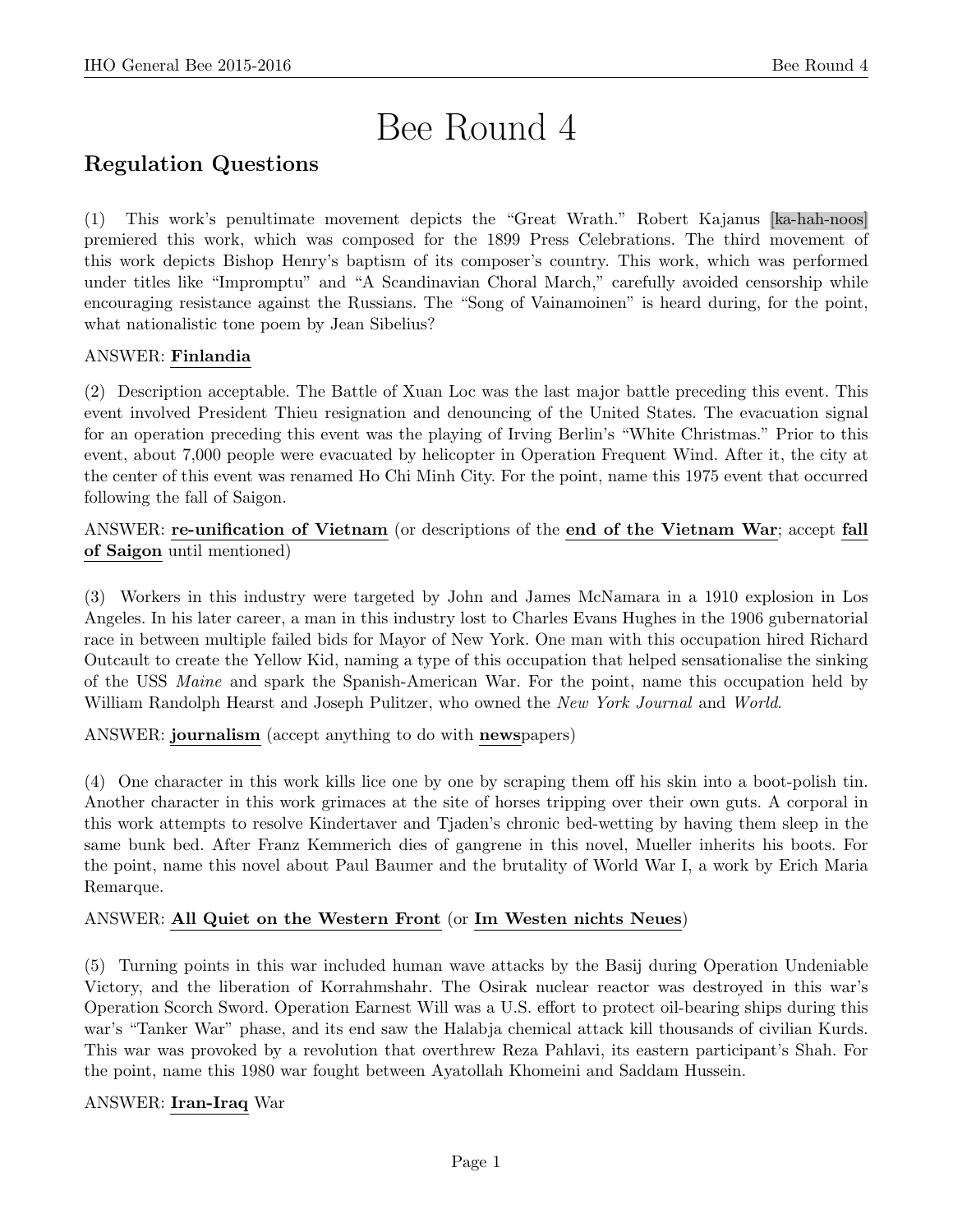(6) One expedition for this nation killed Mwenda Msiri and was named after William Stairs. This nation divided one colony into *terres vacantes* and its brutal Force Publique cut off the hands of some of its people. This nation only allowed products to be sold to the state, primarily ivory and rubber, in violation of the Berlin Conference.This nation occupied Rwanda and Burundi after World War I, both adjacent to its largest territory, a personal holding of its king Leopold II. For the point, identify this nation that owned the Congo during the Scramble for Africa.

# ANSWER: Kingdom of Belgium

(7) This man was authorized to perform one action by the Capitulation of Toledo. This man defeated his former ally Diego de Almagro at the Battle of Las Salinas. This man and his "Famous Thirteen" surprised an enemy despite being heavily outnumbered and took a ruler prisoner at the Battle of Cajamarca. Despite receiving enough gold and silver to fill rooms in ransom, this man burned that captive, Atahualpa, at the stake. This man captured the city of Cuzco but made his capital at Lima. For the point, name this Spanish Conquistador and conqueror of the Inca.

# ANSWER: Francisco Pizarro González

(8) A Boublil and Schonberg musical sets Puccini's Madame Butterfly during this war. A film set during this war ends with troops singing the "Mickey Mouse March" and features a character who wears a helmet with a peace sign and the slogan "Born to Kill" on it. Another film set during this war, inspired by *Heart* of Darkness, sets the music of Wagner's "Ride of the Valkyries" to a scene of helicopters attacking a village. For the point, name this war, the setting of Full Metal Jacket, Apocalypse Now, and Miss Saigon.

#### ANSWER: Vietnam War

(9) This city is home to the recently-refurbished Ponte City Apartment tower. In June 1976, over ten thousand high school students in a suburb of this city walked to Orlando Stadium to protest the use of Afrikaans in schools. This city on the Witwatersrang is home to FNB Stadium, the site of the 2010 FIFA World Cup Final and the memorial service for Nelson Mandela. Unlike Bloemfontein, Pretoria, and Cape Town, it is not a capital of its country. For the point, name this largest city in South Africa.

## ANSWER: Johannesburg

(10) China refused to trade with this country due to "dwarf bandits" engaging in piracy. This country's scientific progress was developed through contact with the Dutch at Dejima. Townsend Harris negotiated American diplomacy and trade with this country, leading to the Ansei treaties with Europe. The Black Ships of Commodore Matthew Perry weakened sakoku, this country's policy of isolationism. For the point, name this Asian country that closed its borders to trade during the Tokugawa Shogunate.

# ANSWER: Japan (or Nippon)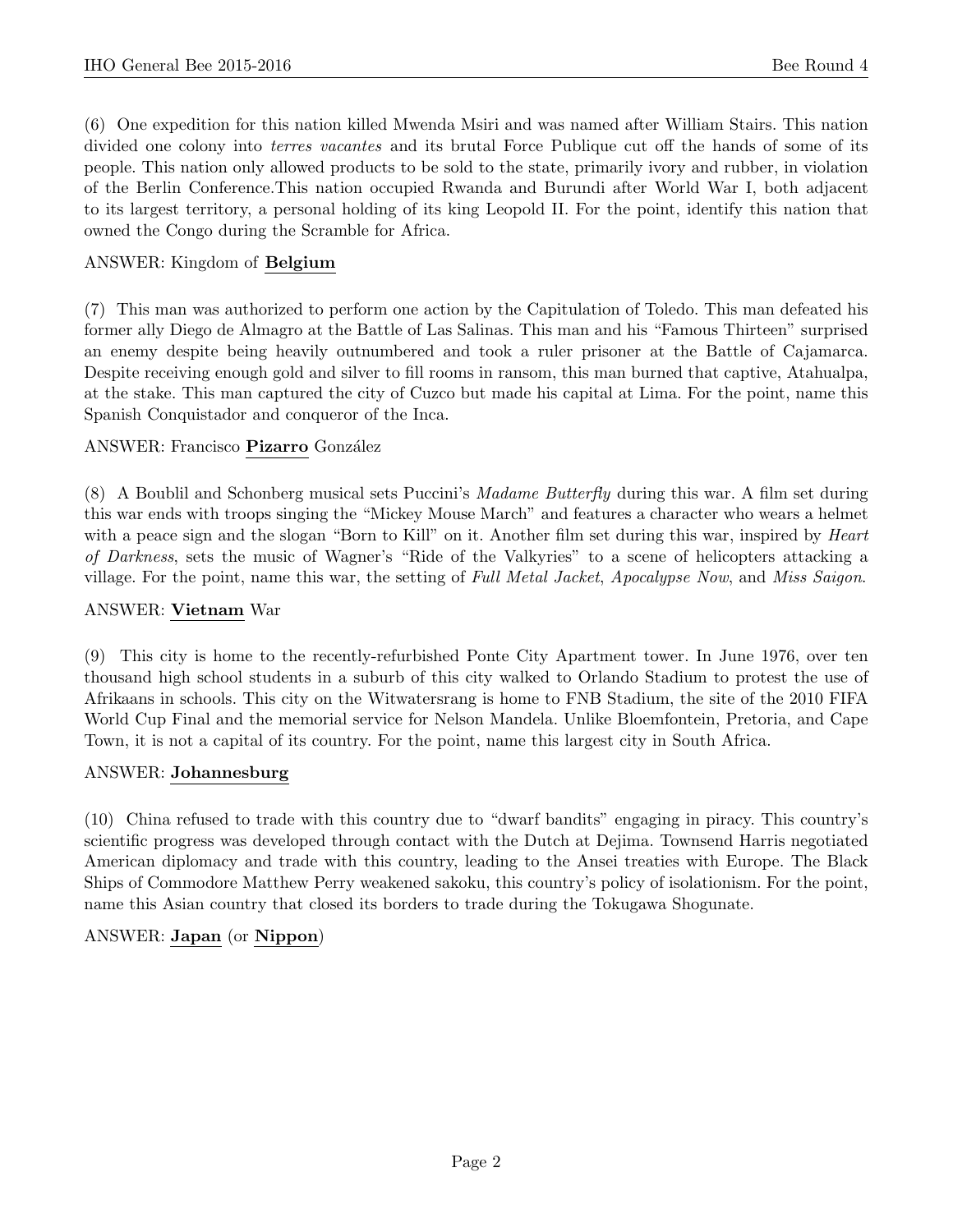(11) Two years after this event, the Consortium for Humanitarian Agencies said that fifteen aides working on its aftermath were executed in the village of Muttur. The Free Aceh [ah-chay] movement declared a ceasefire of hostilities in the aftermath of this event, then dissolved after thirty years of conflict. This event was caused by the Sumatra-Andaman earthquake, the third largest ever recorded. For the point, name this December 2004 event, heavily affecting the countries of Sri Lanka, Indonesia, Thailand and India.

## ANSWER: 2004 Indian Ocean earthquake and tsunami (prompt on earthquake, accept any answer mentioning the tsunami that happened in 2004)

(12) Upon inspecting this place, one colonel wrote, "if there has ever been a dollar here, I have no knowledge of it." Another lieutenant defending this place described how he answered calls for surrender with cannon fire in a letter he gave to courier Albert Martin. The news of events at this place sparked mass evacuation of homes known as "The Runaway Scrape." To test loyalty, a line was drawn in the sand at this location. James Neill was replaced at this location by a man who promised "Victory or Death." William Travis, Jim Bowie and Davy Crockett defended, for the point, what San Antonio mission that Texan soldiers repeatedly shouted to "remember" during the Battle of San Jacinto?

## ANSWER: Battle of the Alamo

(13) In the paper "The Doctrine of Chances," Charles Sanders Peirce [PURSE] called this concept "the Gospel of Greed," contrasting it with the Gospel of Christ. One major proponent of this concept conducted some of the first research on genius and talent, and developed eugenics; that man, Francis Galton, is the half-cousin of the man who names this concept. For the point, name this theory advocated for by the man who coined the term "survival of the fittest," Herbert Spencer, that controversially applies evolutionary biology to human society.

## ANSWER: Social Darwinism (prompt on "survival of the fittest" until mentioned)

(14) This status is awarded to the Burakumin people of Japan and the Twa of Rwanda. People of these status were later divided into groups such as the Bhangis, Doms, Mahar, and Chamar. Kanshi Ram formed the Bahujan Samaj party to represent people with this status. Gandhi helped popularize the term Harijan to describe these people, which removed negative connotations. People with this status are alternatively called "dalit" and hold only low-paying, menial jobs. For the point, give the term for members of the lowest level of the Hindu caste.

#### ANSWER: untouchables (accept dalit before mentioned)

(15) Despite staunch defense, this location was overtaken following the Battle of Rehe during Operation Nekka. A demilitarized zone ranging 100 miles south of this location was then established by the Tangku Truce. The Old Dragon Head is where this structure meets the sea. Qin Shi Huang began the first major, unifying construction of this structure. The Ming heavily reinforced this structure in attempt to halt Mongol raids. For the point, name this series of fortifications along the historical northern border of China, which can't actually be seen from space.

#### ANSWER: Great Wall of China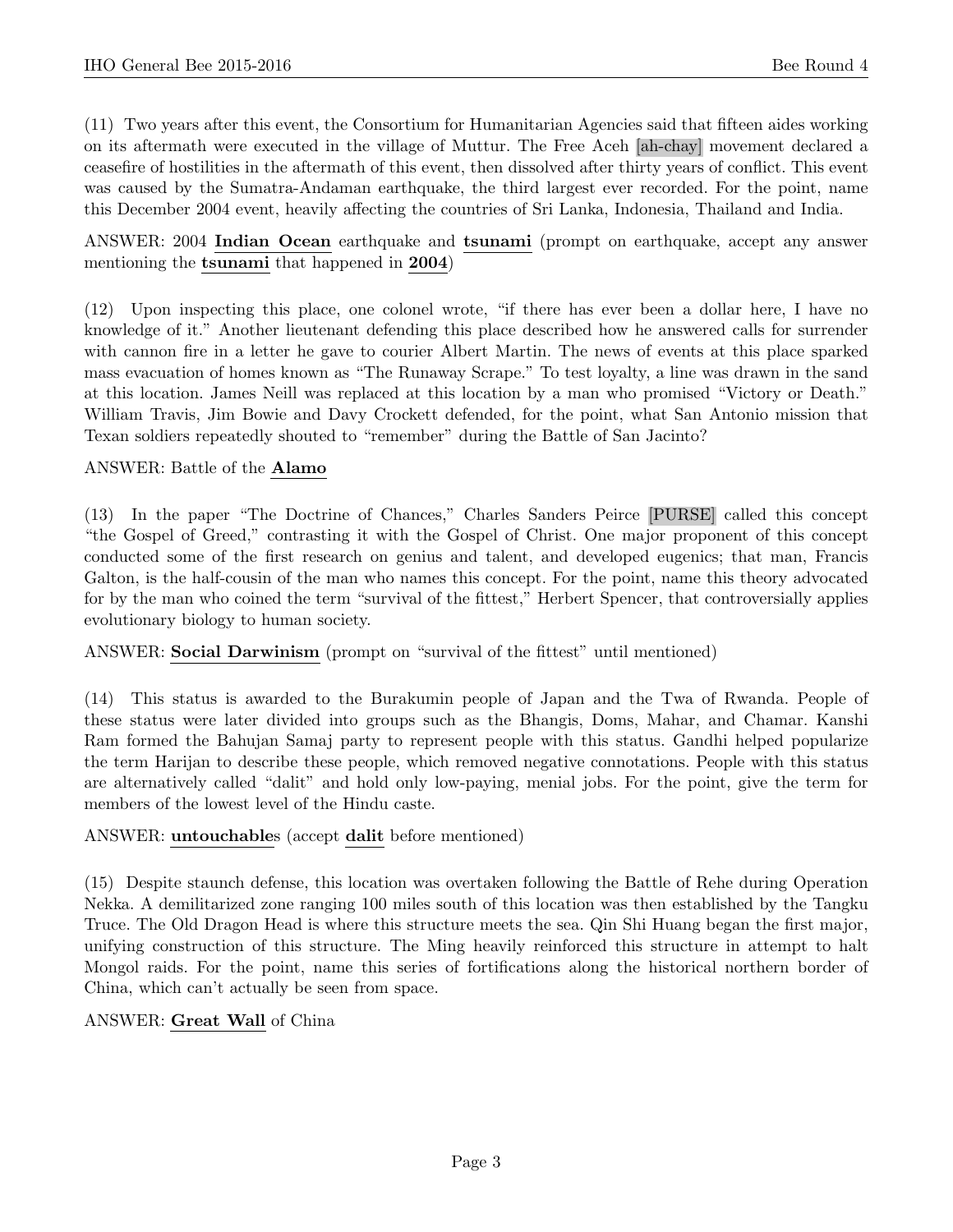(16) In 2014, members of this city's football team, including Stedman Bailey and Jared Cook, entered the field with their hands up in solidarity with local Black Lives Matter protesters. Real estate mogul Stan Kroenke owns an NFL team that moved to this city from Anaheim in 1995; this city's fans then turned against Kroenke when he moved the team back to the Los Angeles area in 2016. For the point, name this midwestern U.S. city that no longer hosts the NFL's Rams, but still claims the "Best Fans in Baseball" for its Cardinals.

## ANSWER: St. Louis

(17) This battle was followed by the First Battle of the Aisne. Charles Lanrezac was relieved after his withdrawal from the Battle of Charleroi prior to this battle. The newly formed Sixth Army attacked over the Ourcq River during this battle. That opened a large hole in enemy lines that the British Expeditionary Force attempted to exploit. Taxi cabs were used to transport troops to the front in this battle. The Schlieffen Plan went awry as a result of this battle. For the point, name this World War I battle that prevented Germany from conquering Paris and began trench warfare.

#### ANSWER: First Battle of the Marne

(18) The losers of this battle moved its base from Sestos while the other side was based in Lampsacus. This battle reversed a catastrophic defeat for its winners the prior year at Arginusae. Conon escaped this battle with just nine triremes. This battle led to the defeat of the Delian League and installation of the Thirty Tyrants by Lysander to rule the vanquished enemy. For the point, name this 405 BC naval battle in which Sparta defeated Athens to end the Peloponnesian War.

#### ANSWER: Battle of Aegospotami

(19) One painting set in this location focuses on two women, one in a pink dress, and one with bright red pants, crouching in front of a blue mountain in the background. That painting sold for \$300 million in 2015, and is titled "When Will You Marry?" One painting of this location includes a child eating an apple next to a goat seated under a blue statue of a religious figure, and sees a woman reaching for an apple at its center. That painting is meant to answer answer the three questions, "Where do we come from? What are we? Where are we going?" For the point, name this Pacific island home of Paul Gauguin.

#### ANSWER: Tahiti

(20) The Special Organization carried out this event, which was authorized by passage of the Tehcir Law. Red Sunday marked the beginning of this event, which was condemned by a commission led by Henry Morgenthau. The Siege of Van protected some people from this event, which was ordered by the Committee of Union and Progress. Article 301 prevents discussion of this event. Tragedies during this event include drownings at Trabzon and a forced march through Syria. For the point, name this event where the Ottoman Empire systematically killed a Christian minority from the Caucasus during World War I.

ANSWER: Armenian genocide (accept equivalents for genocide)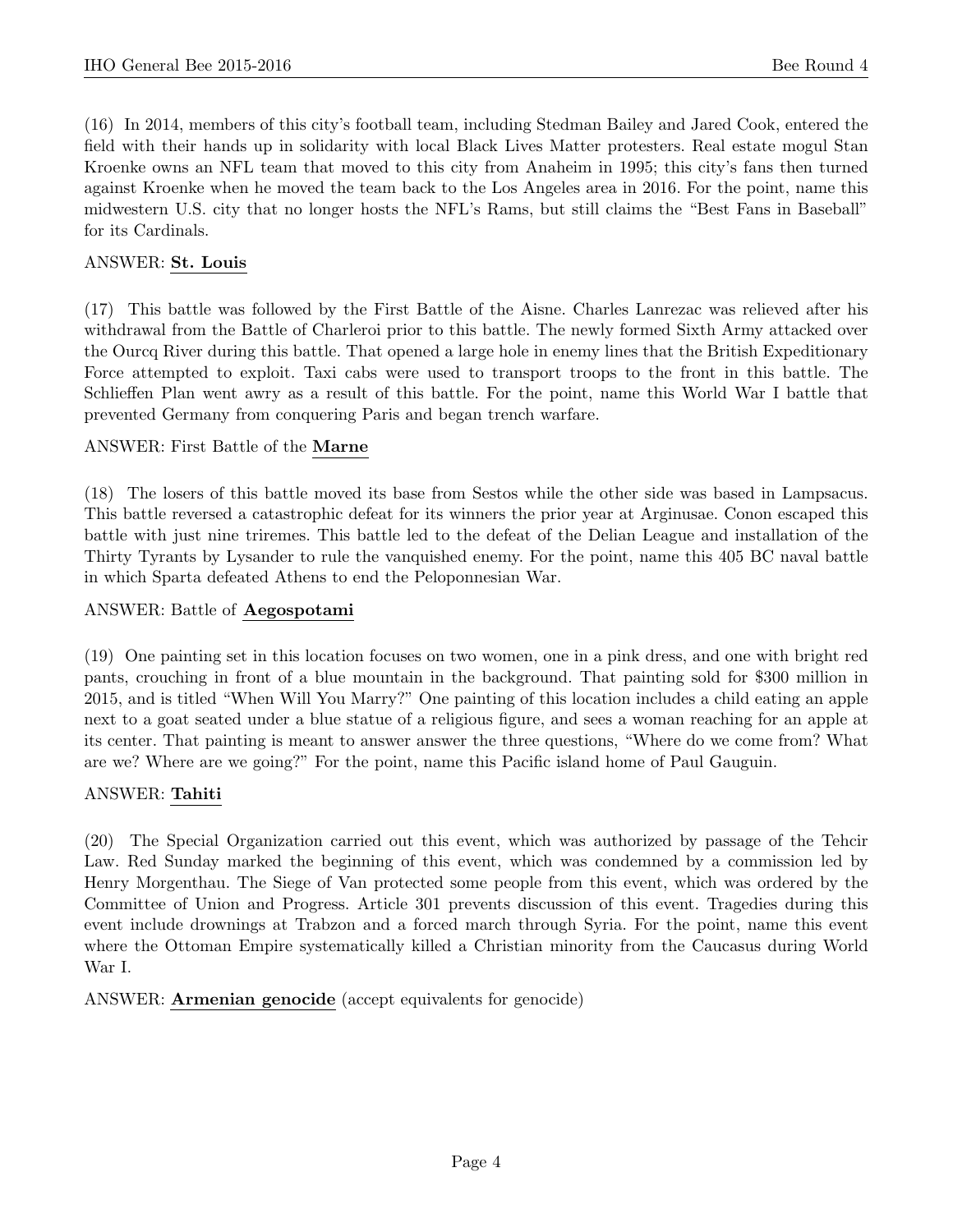(21) The victims of this event were buried by paid civilians after a blizzard had cleared out. Henry's Brunettes helped protect the perpetrators of this event from reprisal in the following Drexel Mission Fight. The commander in charge at this event was reprimanded by Nelson Miles but allowed to continue leading the 7th Cavalry. James Forsyth's men initiated this event that began when soldiers attempted to take the rifle of the deaf Black Coyote. Fears invoked by the Ghost Dance may have helped cause this event. For the point, name this 1890 massacre of Lakota Sioux at a namesake creek.

# ANSWER: Wounded Knee Massacre

(22) This historical center of pearl fishing has been ruled by the Maktoum family since 1833. Mistreatment of foreign workers in this city was the subject of a 2009 documentary by VICE about its "slaves." Due to a bailout that this city received in the wake of the Great Recession, an Adrian Smith-designed skyscraper in this city was renamed to honor the head of a neighboring emirate, Abu Dhabi. For the point, name this city in the United Arab Emirates which is home to the tallest building in the world, the Burj Khalifa.

## ANSWER: Dubai

(23) The ruler Fajsz lost power after a defeat at this battle. This battle was followed shortly by an engagement at Recknitz. Some of the losing troops of this battle were sent back to Taksony after having their ears and noses removed, though Lel and Sur were not spared. Burchard III led the Swabians in this battle in which Conrad the Red was killed. This battle was fought near Augsburg in Bavaria, and is credited with ending the Hungarian raids on Western Europe. For the point, name this 955 victory for Otto the Great against the Magyar tribes.

# ANSWER: Battle of Lechfeld

(24) This man won the Battle of Bezzecca, the only battle his side won in one war he fought in. He commanded the Army of the Vosges in another war, and he was captured at the Battle of Aspromonte. He commanded a fleet during the Uruguayan Civil War, for which he was later dubbed the "Hero of the Two Worlds". This man founded the International Legion after the Battle of Volturnus, which came at the end of his Expedition of the Thousand, where he annexed the Two Sicilies with the blessing of Count Cavour. For the point, name this prominent figure in the Risorgimento, leader of the redshirts, and national hero of Italy.

## ANSWER: Giuseppe Garibaldi

(25) During the 1980s, French doctors knowingly gave sufferers of this disease HIV-positive blood transfusions. A disease discovered by a Finnish doctor with similar symptoms as this condition is known as Von Willebrand disease. This condition results from factor VIII or factor IX deficiency or mutation, and its symptoms can be mimicked by Vitamin K deficiency. Tsarevich Alexei suffered from this condition and was allegedly treated by Rasputin. Due to inbreeding, this condition commonly afflicted European royalty and came to be known as "the royal disease." For the point, name this condition in which the body is unable to properly clot blood.

ANSWER: hemophilia (prompt on descriptions of blood clotting disorders before "clot blood")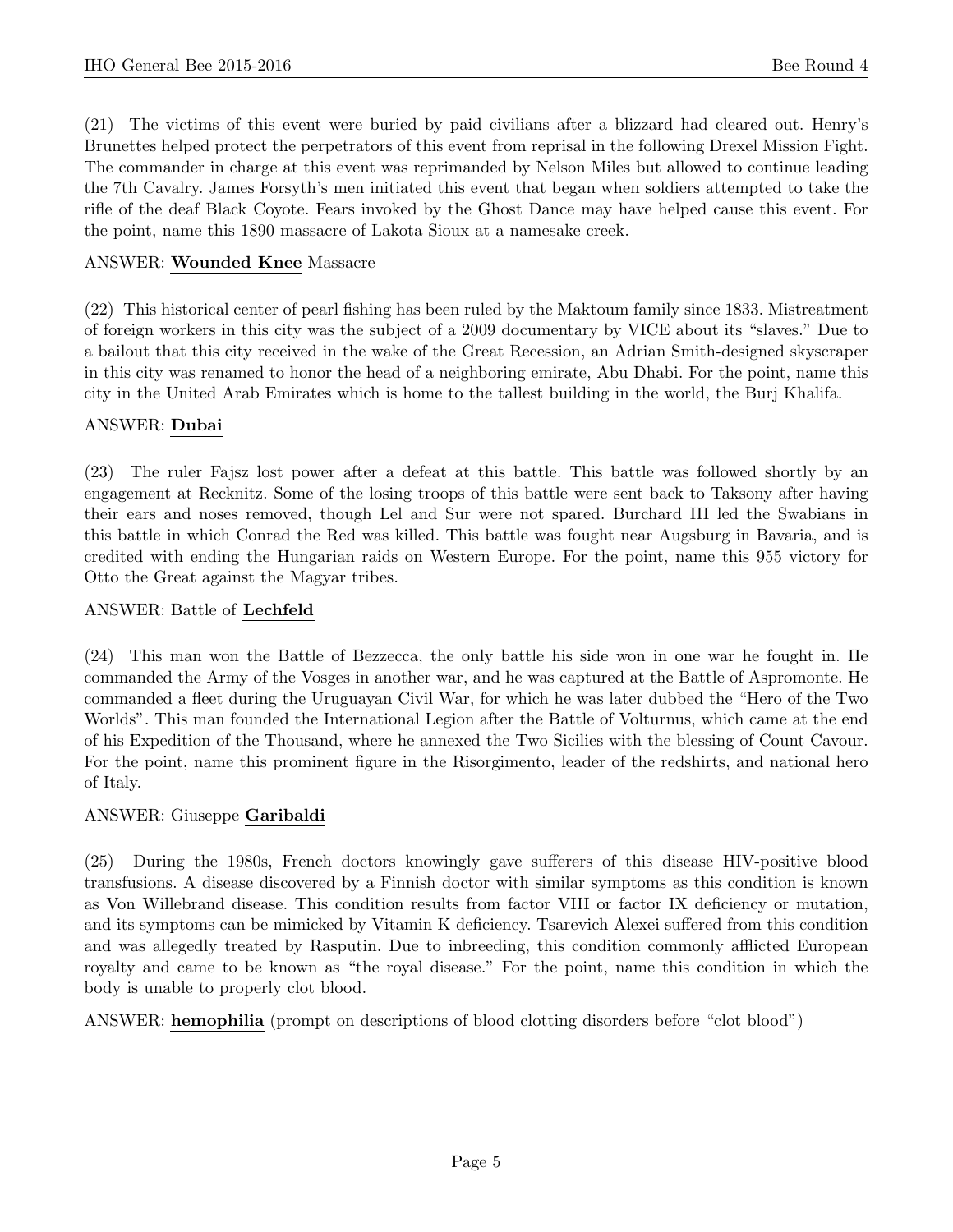(26) A ban on events of this type led to Operation Minor Scale. A Japanese fisherman was killed after the Lucky Dragon No. 5 sailed past one of these events called Operation Castle Bravo. The Rainbow Warrior was sunk by French special forces while trying to prevent this type of event. After an event of this type, its orchestrator said "I am become death, destroyer of worlds." In 2006, seismographs detected one of these events occurring at Punggye-ri in North Korea. For the point, name this type of event, of which many were conducted at the Trinity Site by the Manhattan Project.

ANSWER: nuclear tests (accept elaborations and broad equivalents, such as detonating hydrogen bombs)

(27) The tea ceremony was greatly influenced by this man's advisor Sen no Rikyu. This man commissioned the Jurakudai palace, and he secured power with a victory against the Hojo clan in the Battle of Odawara. This man created a Buddha statue with the melted down steel of all the weapons he had taken from the peasantry in his "sword hunt." Forces allied with this man's clan were defeated at the battle of Sekigahara, marking the ascension of Tokugawa Ieyasu. For the point, name this second "Great Unifier" of Japan who succeeded Oda Nobunaga.

## ANSWER: Toyotomi Hideyoshi

(28) A cannon shot fired in this battle legendarily smashed the dining table of enemy officers. This battle's outcome was ensured by French forces under the Comte de Rochambeau blockading the bay. Soldiers from one side in this battle relied on bayonets to take Redoubt 10. Charles O'Hara gave his sword to Benjamin Lincoln at this battle's conclusion, after which the drinking song "The World Turned Upside Down" was played. For the point, name this decisive battle during the American Revolution that saw the surrender of Lord Cornwallis.

#### ANSWER: Battle of Yorktown

(29) The Azazel Goat is pushed off a cliff during some observances of this holiday. The Kapparot ritual takes place during this holiday, in which participants either swing a chicken or a bag of money overhead before donating it. The Kol Nidre prayer is recited during this holiday that is marked by 25 hours of fast. This holiday takes place on the 10th day in the month of Tishrei, nine days after Rosh Hashanah. Sandy Koufax refused to play Game 1 of the 1965 World Series to observe, for the point, what Jewish Day of Atonement?

#### ANSWER: Yom Kippur (prompt on day of atonement before mentioned)

(30) Matsukata Masayoshi established the first of these institutions in Japan. One of these institutions gained part of the Maestrazgo and founded the world's oldest social housing complex. Another one of these institutions developed a system involving usance to avoid a papal ban. Nicholas Biddle chaired one of these that the Supreme Court ruled could not be taxed in McCulloch v. Maryland. For the point, name these institutions created by the Fuggers, Medici, and governments to manage and lend money.

#### ANSWER: banks